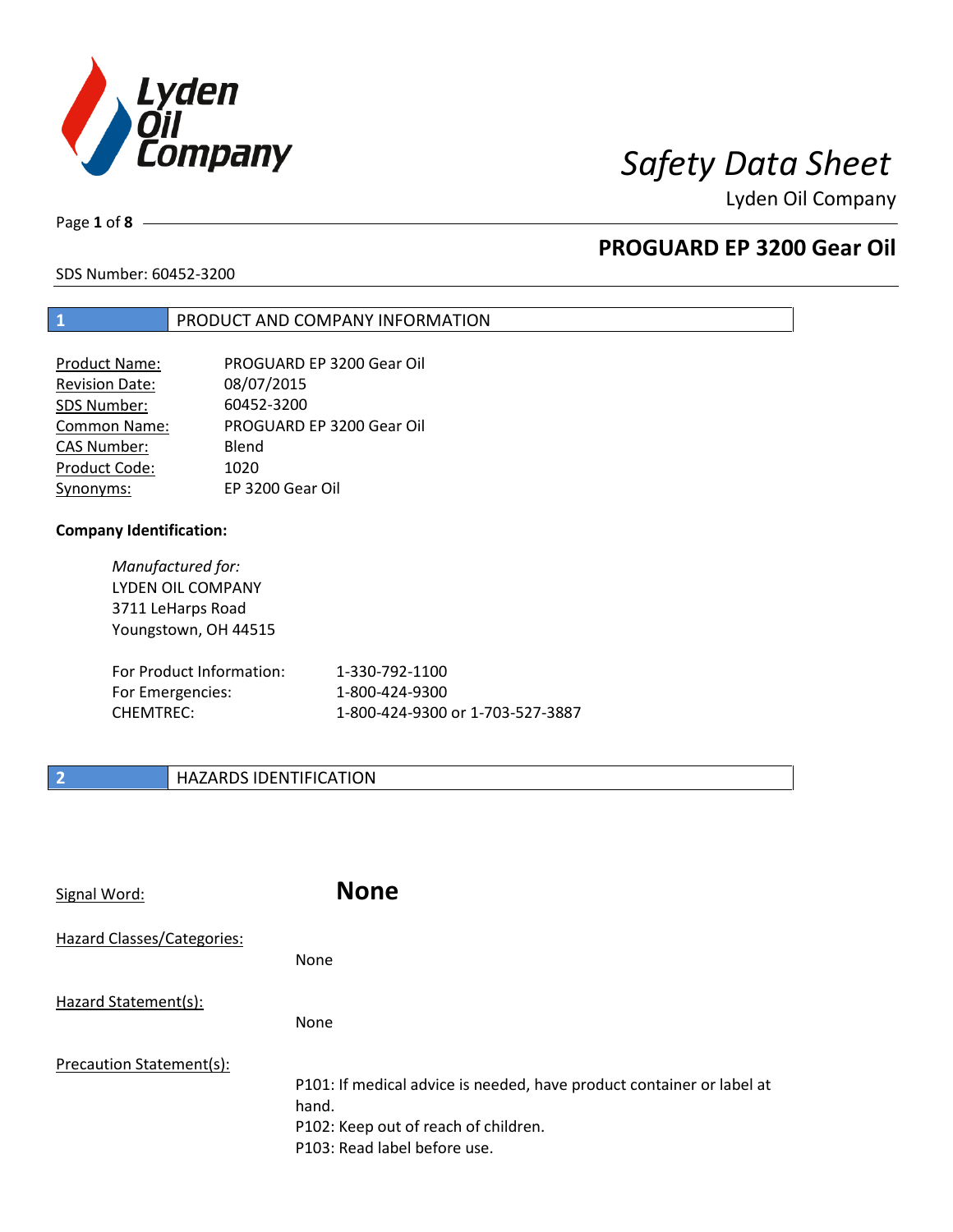

Page **2** of **8**

## **PROGUARD EP 3200 Gear Oil**

SDS Number: 60452-3200

Other Hazard Statement(s):

-NFPA Ratings:  $Health = 1$  $Fire = 1$ Reactivity  $= 0$ 

### **3** COMPOSITION / INFORMATION ON INGREDIENTS

Ingredients:

*Mixture of the substances listed below with nonhazardous additions.*

| <b>Chemical Name</b>   | <b>CAS Number</b> | Percentage |
|------------------------|-------------------|------------|
| <b>Asphaltic Resin</b> | 8052-42-4         | 50-100     |

*\*Any concentration shown as a range is to protect confidentiality or is due to batch variation.*

| <b>FIRST AID MEASURES</b>                 |
|-------------------------------------------|
|                                           |
| <b>Industry of Fig. At LAA and States</b> |

### Description of First Aid Measures:

| Remove person to fresh air and keep comfortable breathing. In case<br>of unconsciousness, place patient stably in side position for<br>transportation. Call a POISON CENTER and consult medical attention if<br>you feel unwell. |
|----------------------------------------------------------------------------------------------------------------------------------------------------------------------------------------------------------------------------------|
|                                                                                                                                                                                                                                  |
| Wash with plenty of water, if skin irritation occurs: get medical<br>attention. Remove contaminated clothing and wash before reuse.                                                                                              |
|                                                                                                                                                                                                                                  |
| Rinse opened eye for several minutes under running water. If<br>symptoms persist, consult medical attention.                                                                                                                     |
|                                                                                                                                                                                                                                  |
| Rinse mouth with water. If symptoms develop, obtain medical<br>attention.                                                                                                                                                        |
|                                                                                                                                                                                                                                  |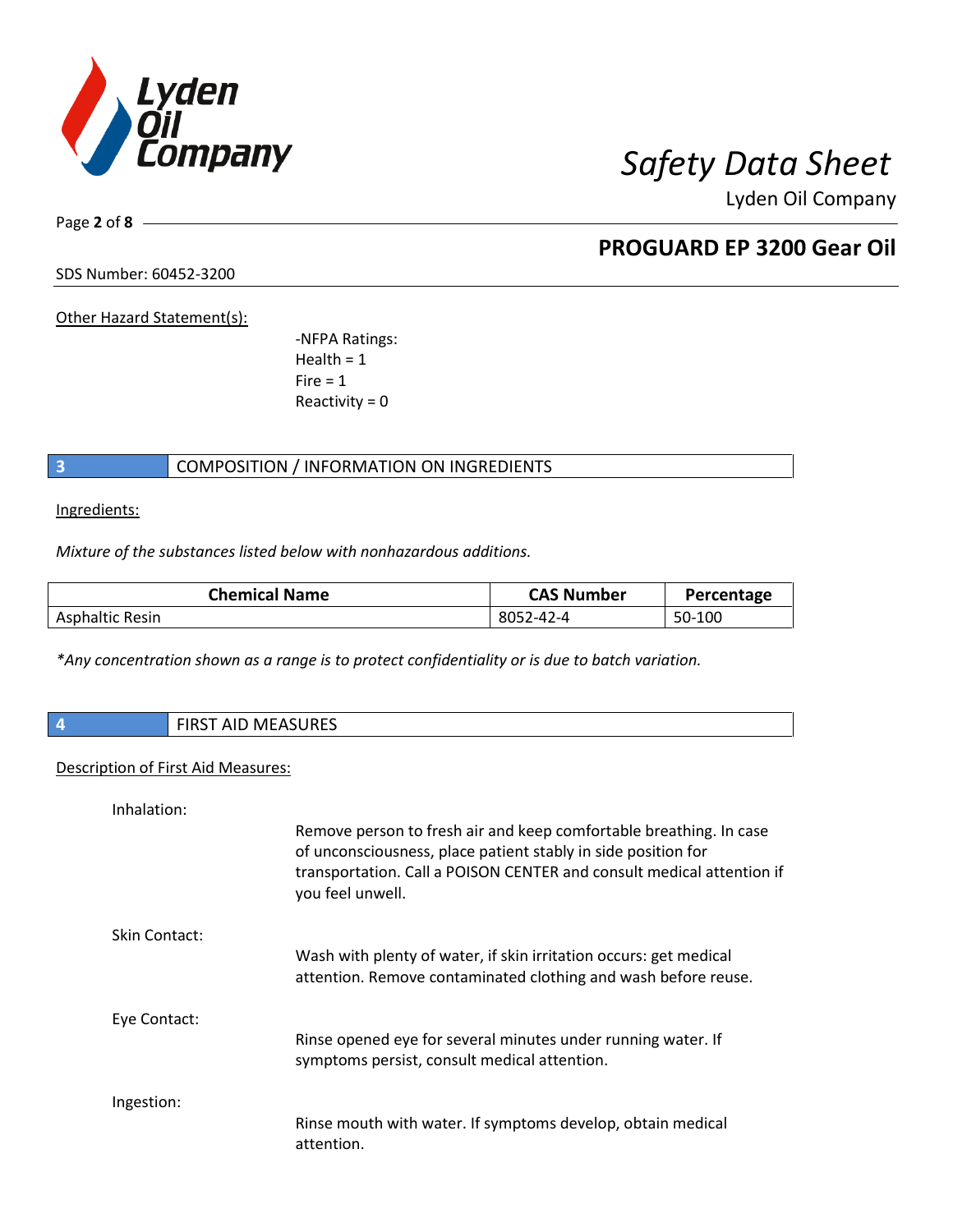

**PROGUARD EP 3200 Gear Oil**

Lyden Oil Company

SDS Number: 60452-3200

Page **3** of **8**

| Symptoms and Effects, both acute and delayed: | No further relevent data available.                                                                                                                                                               |
|-----------------------------------------------|---------------------------------------------------------------------------------------------------------------------------------------------------------------------------------------------------|
| <b>Recommended Actions:</b>                   | Treat symptomatically. Call a doctor or poison<br>control center for guidance.                                                                                                                    |
| 5<br>FIRE FIGHTING MEASURES                   |                                                                                                                                                                                                   |
| Recommended Fire-Extinguishing Equipment:     | Use fire-fighting measures and equipment suitable<br>for the environment.                                                                                                                         |
| Possible Hazards During a Fire:               | Hazardous combustion products may include: A<br>complex mixture of airborne solid and liquid<br>particulates and gases (smoke). Carbon monoxide.<br>Unidentified organic and inorganic compounds. |
| Recommendations to Firefighters:              | No special measures required.                                                                                                                                                                     |
| <b>ACCIDENTAL RELEASE MEASURES</b><br>6       |                                                                                                                                                                                                   |
| <b>Personal Precautions:</b>                  | Avoid contact with skin and eyes.                                                                                                                                                                 |
| <b>Emergency Procedures:</b>                  | Contain spilled material, collect in suitable and<br>properly labeled containers.                                                                                                                 |
| <b>Environmental Precautions:</b>             | Do not allow to reach sewage system or any water<br>course.<br>Do not allow to enter ground waters.                                                                                               |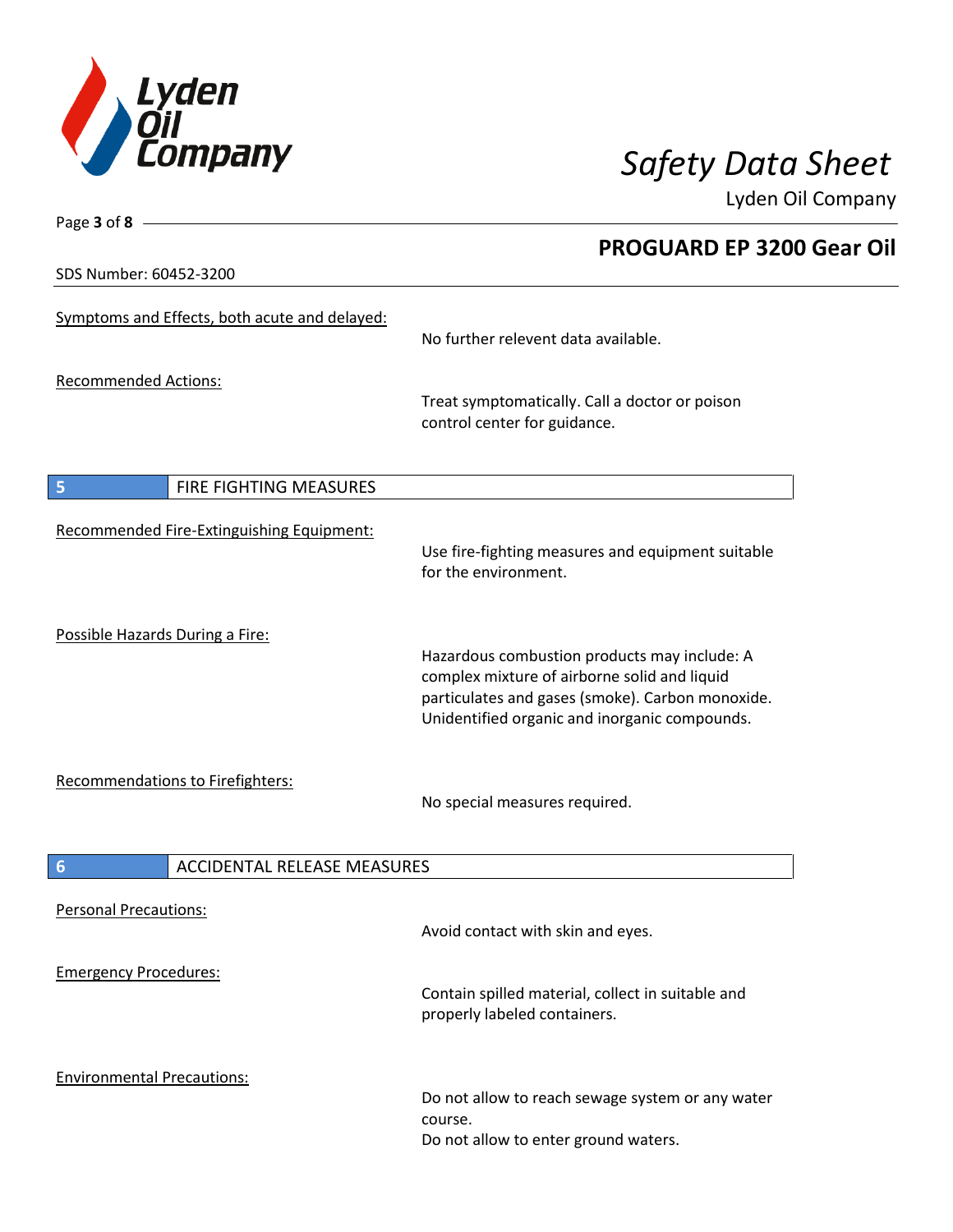

**PROGUARD EP 3200 Gear Oil**

Lyden Oil Company

SDS Number: 60452-3200

Cleanup Procedures:

Page **4** of **8**

Absorb with liquid-binding material (sand, diatomite, acid binders, iniversal binders, sawdust.

### **7 HANDLING AND STORAGE**

Handling Precautions:

Ensure good ventilation/exhaustion at the workplace. Prevent formation of aerosols.

Storage Requirements:

Keep container tightly sealed.

### **8** EXPOSURE CONTROLS / PERSONAL PROTECTION

### Exposure Limits:

-64742-65-0 Distillates (petroleum), solvent-dewaxed heavy paraffinic (25-50%):

ACGIH TLV – Long-term value:  $5mg/m<sup>3</sup>$ OSHA PEL - Long-term value: 5mg/m<sup>3</sup>

- Asphaltic Resin (50-100%):

PEL - Long-term value: 5mg/m<sup>3</sup> REL – Short-term value:  $10mg/m^3$ Long-term value: 5mg/m<sup>3</sup> Ceiling limit value: 5mg/m<sup>3</sup> (15 minutes) TLV – Short-term value:  $10$ mg/m<sup>3</sup> Long-term value: 5mg/m<sup>3</sup> BEI – Medium: urine, Time: end of shift at end or workweek, Parameter: 1- Hydroxyprene with hydrolysis (nonquantitative)

Engineering Controls:

All ventilation should be designed in accordance with OSHA standard (29 CFR 1910.94).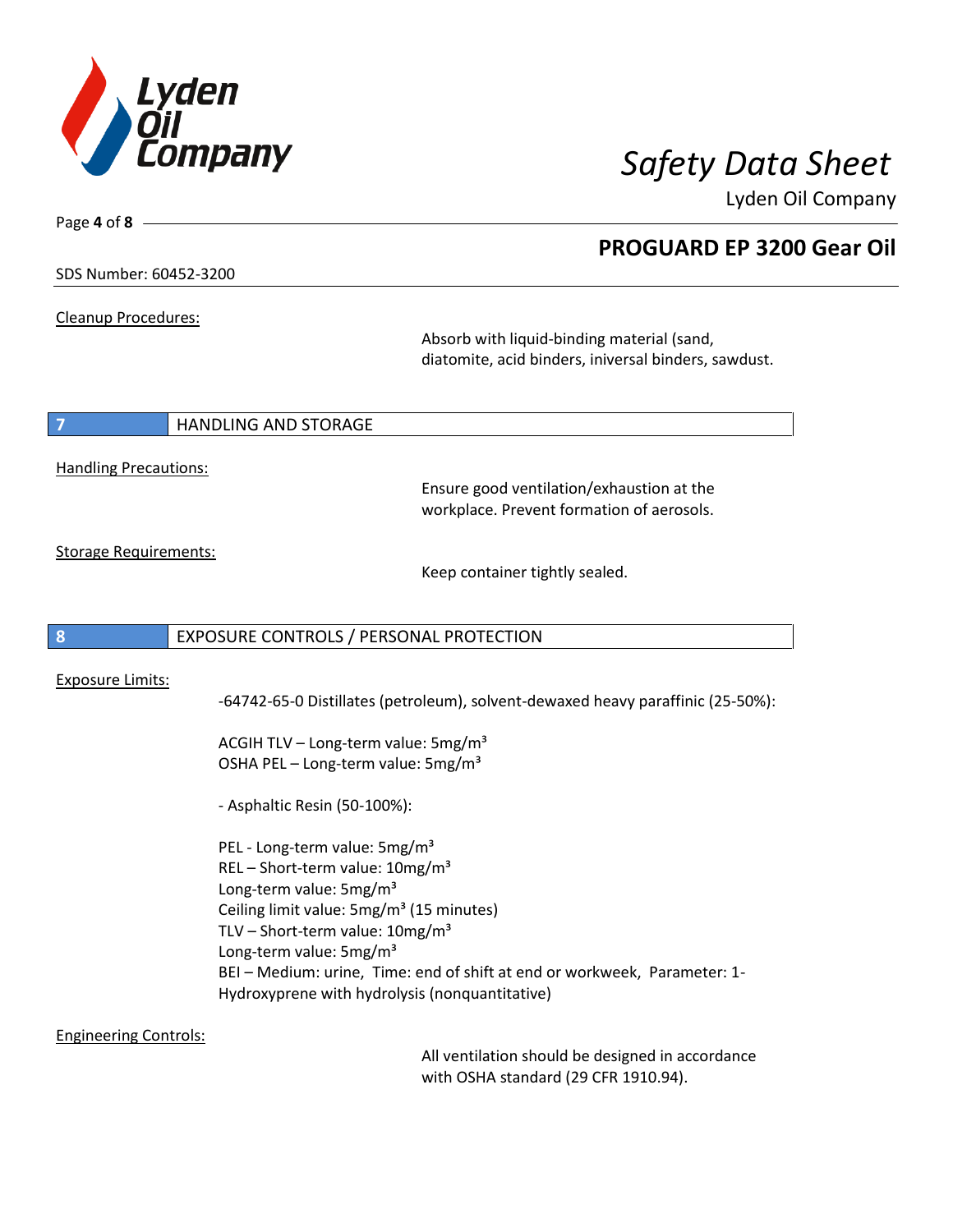

### SDS Number: 60452-3200

Page **5** of **8**

### Personal Protective Equipment:

Keep away from foodstuffs, beverages, and feed. Immediately remove all soiled and contaminated clothing. Wash hands before breaks and at the end of work.

Avoid contact with eyes and skin.

Use safety glasses and gloves.

In case of low exposure or low pollution use respiratory filter device. In case of intensive or longer exposure use respiratory protective device that is independent of circulating air.

### **9** PHYSICAL AND CHEMICAL PROPERTIES

| Dark brown                                    |
|-----------------------------------------------|
| Liquid                                        |
| Petroleum-like                                |
| Data not available                            |
| Data not available                            |
| Data not available                            |
| 427° C / 801° F                               |
| Data not available                            |
| 255° C / 491° F                               |
| Data not available                            |
| Data not available                            |
| Data not available                            |
| Data not available                            |
| Data not available                            |
| 7.779 pounds per gallon at 68°F               |
| Insoluble in water                            |
| Data not available                            |
| Data not available                            |
| Data not available                            |
| 3200 mm <sup>2</sup> /sec (kinematic at 40°C) |
|                                               |

## **PROGUARD EP 3200 Gear Oil**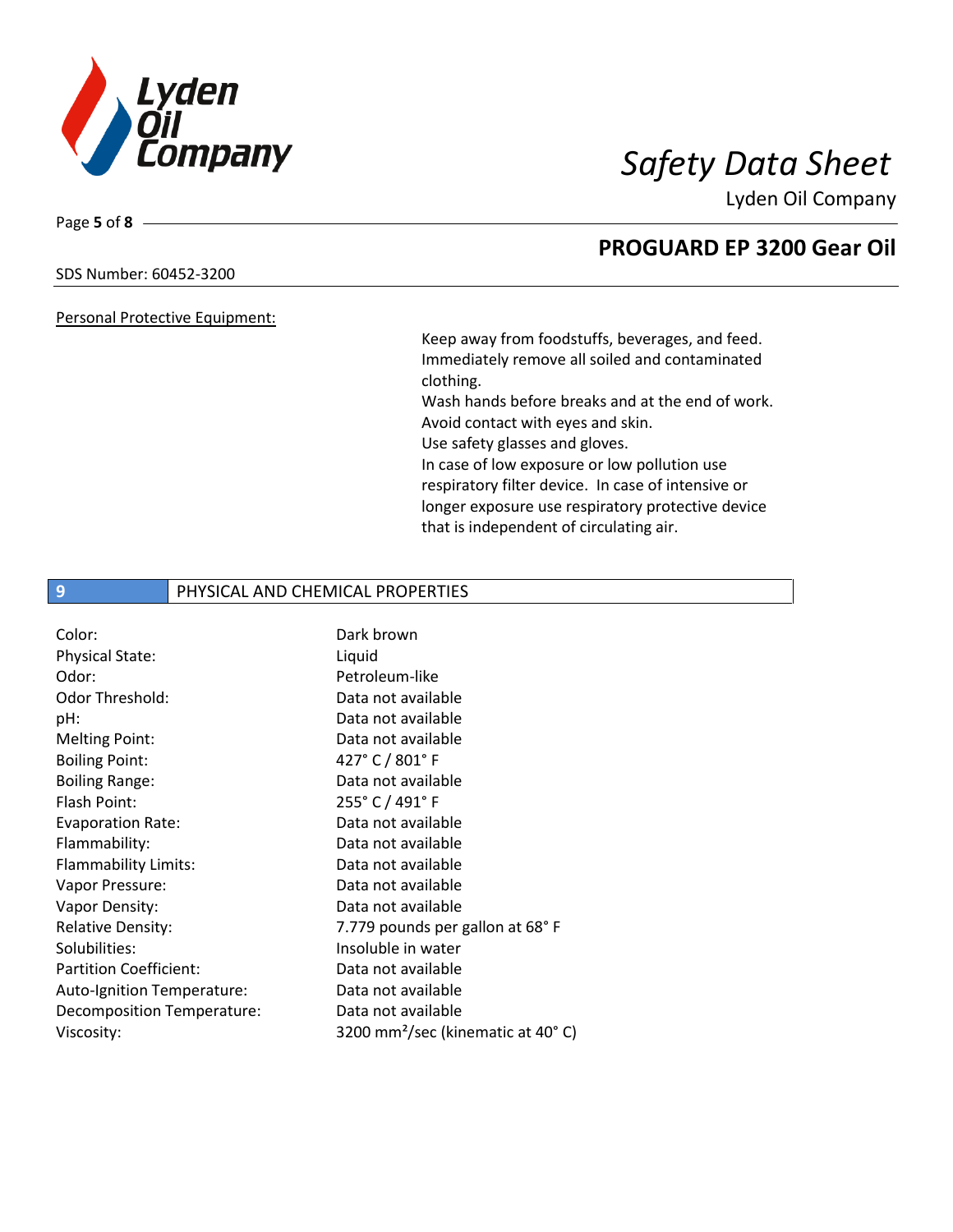

**PROGUARD EP 3200 Gear Oil**

Lyden Oil Company

SDS Number: 60452-3200

Page **6** of **8**

| 10                             | STABILITY AND REACTIVITY |                                                               |
|--------------------------------|--------------------------|---------------------------------------------------------------|
| Stability:                     |                          | Stable under normal conditions.                               |
| Reactivity:                    |                          | Not reactive under normal conditions.                         |
| <b>Conditions to Avoid:</b>    |                          | No further relevant information available.                    |
| <b>Hazardous Reactions:</b>    |                          | No known hazardous reactions.                                 |
| Incompatible Materials:        |                          | No further relevant information available.                    |
| <b>Decomposition Products:</b> |                          | Hazardous decomposition products are not<br>expected to form. |

## 11 **TOXICOLOGICAL INFORMATION** Routes of Exposure: Skin, eye contact, and inhalation are the primary routes of exposure although exposure may occur

Exposure Effects:

Irritant to skin and mucous membranes. Irritant to eyes. Inhalation of vapors or mists may cause irritation.

following accidental ingestion.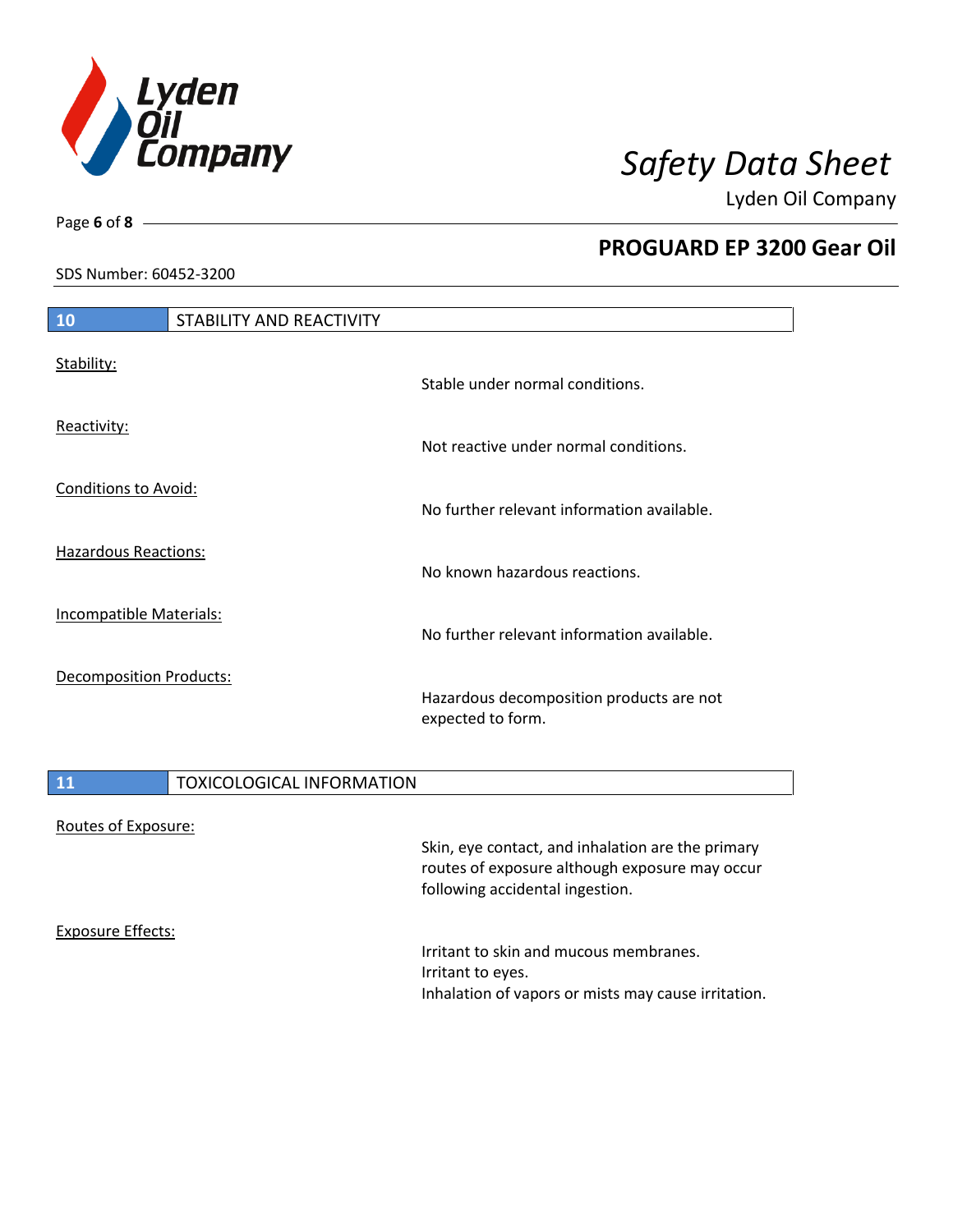

| Page 7 of 8 $\_\_\_\_\$             |                               |                                                                                                                |  |
|-------------------------------------|-------------------------------|----------------------------------------------------------------------------------------------------------------|--|
| SDS Number: 60452-3200              |                               | <b>PROGUARD EP 3200 Gear Oil</b>                                                                               |  |
| <b>Measures of Toxicity:</b>        |                               |                                                                                                                |  |
|                                     |                               | <b>Acute Toxicity Estimates:</b>                                                                               |  |
|                                     |                               | Dermal LD50: 2787 mg/kg (rabbit)<br>Inhalative LC50: 526 mg/l (4 hours) (rat)                                  |  |
|                                     |                               | <b>Asphaltic Resin:</b>                                                                                        |  |
|                                     |                               | Oral LD50: 5000 mg/kg (rat)<br>Dermal LD50: 2000 mg/kg (rabbit)<br>Inhalative LC50: 377.6 mg/l (4 hours) (rat) |  |
| Carcinogenic/Mutagenic Precautions: |                               | Asphaltic resin: Carcinogenic category 2B (IARC).                                                              |  |
| 12                                  | <b>ECOLOGICAL INFORMATION</b> |                                                                                                                |  |
| <b>Ecological Precautions:</b>      |                               | Avoid exposing to the environment.                                                                             |  |
| <b>Ecological Effects:</b>          |                               | Water hazard class 1 (self-assessment): Slightly hazardous to water.                                           |  |
| <b>13</b>                           | DISPOSAL CONSIDERATIONS       |                                                                                                                |  |
| Disposal Methods:                   |                               | Dispose of waste material in accordance with all<br>local, state, and federal requirements.                    |  |
| <b>Disposal Containers:</b>         |                               | Use properly approved container for disposal.                                                                  |  |
| <b>Special Precautions:</b>         |                               | Do not dispose of with household garbage.<br>Do not flush to surface waters or drains.                         |  |